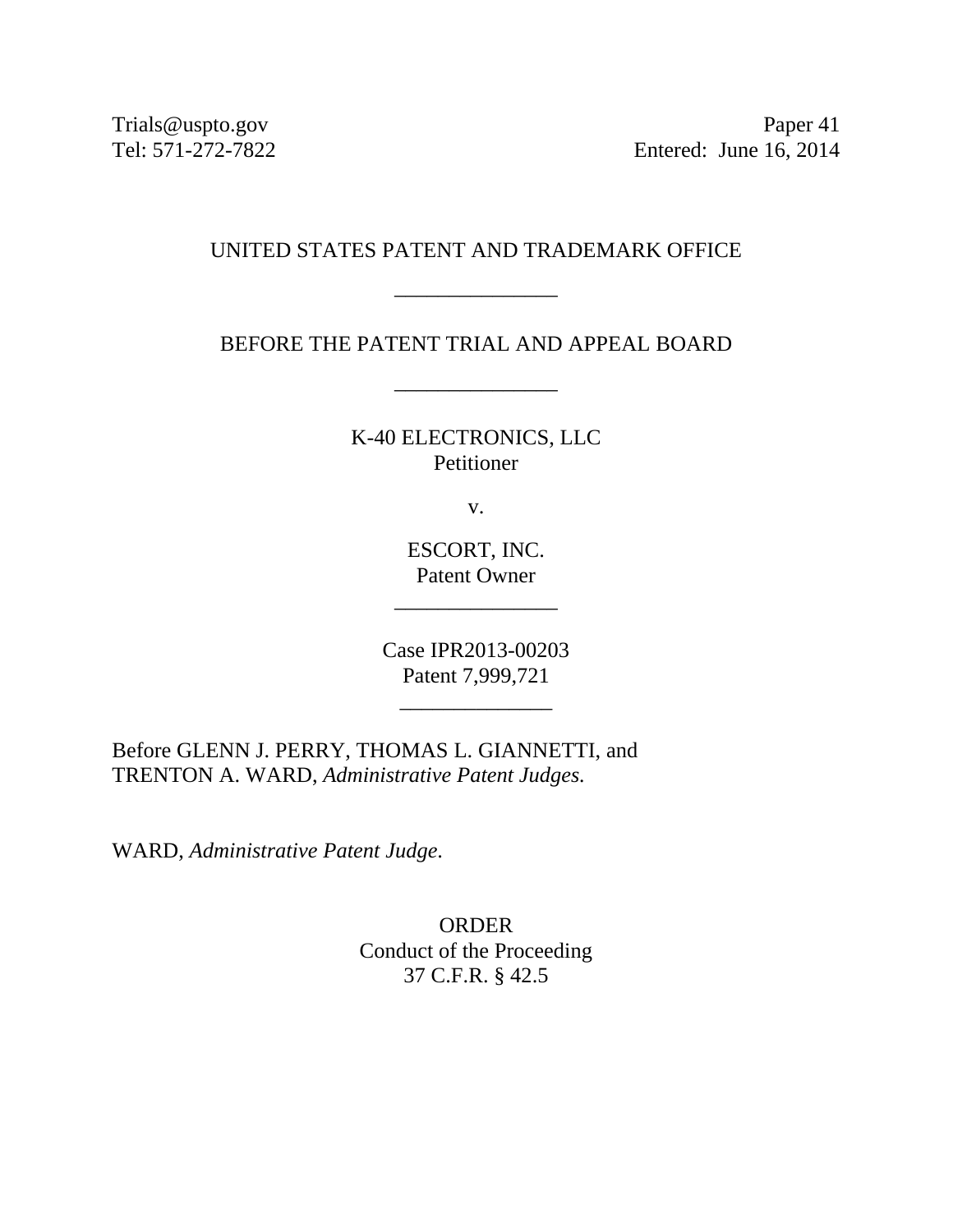## IPR2013-00203 Patent 7,999,721

A conference call was held on June 16, 2014 and attended by the aboveidentified panel members and respective counsel for the parties. The following matters were discussed.

Petitioner filed Objections (Paper 40) on June 12, 2014 to certain of Patent Owner's demonstratives (Papers 37, 38, and 39) filed June 10, 2014. During the call, Petitioner identified specific rejections to pages 125 and 324-326 of Patent Owner's demonstratives. *See also* Paper 40, 2-3. Patent Owner responded to the objections by stating that the majority of the demonstratives were duplicates of documents already entered into the record and that Patent Owner was unsure as to what materials it would be permitted to reference during the oral argument. Patent Owner also indicated that it may not rely upon every page of the demonstratives.

We informed the parties that, for this proceeding, any document previously marked as an exhibit and entered into the record could be referred to and relied upon by either party during the oral hearing. Furthermore, we informed Patent Owner that its demonstratives duplicating materials already in the record were redundant and unnecessary. The Board may expunge any paper that is not authorized. 37 C.F.R. § 42.7(a). Accordingly, we hereby expunge Patent Owner's demonstratives (Papers 37, 38, and 39) filed June 10, 2014 because, *inter alia*, the majority of these materials are duplicative of the record.

Demonstratives are intended to be a visual aid to a party's presentation. *See* Order for Conduct of Proceeding in IPR2013-00033, Paper 118, 2-4. Furthermore, by the time a proceeding reaches final oral hearing, nothing new can be presented, no new evidence, no new arguments. *Id.* at 2.

Patent Owner may re-file its demonstrative exhibits today, June 16, 2014, omitting any documents that are already in the record or that exceed the scope of what constitutes a proper demonstrative exhibit. *See id*. at 2-4.

2